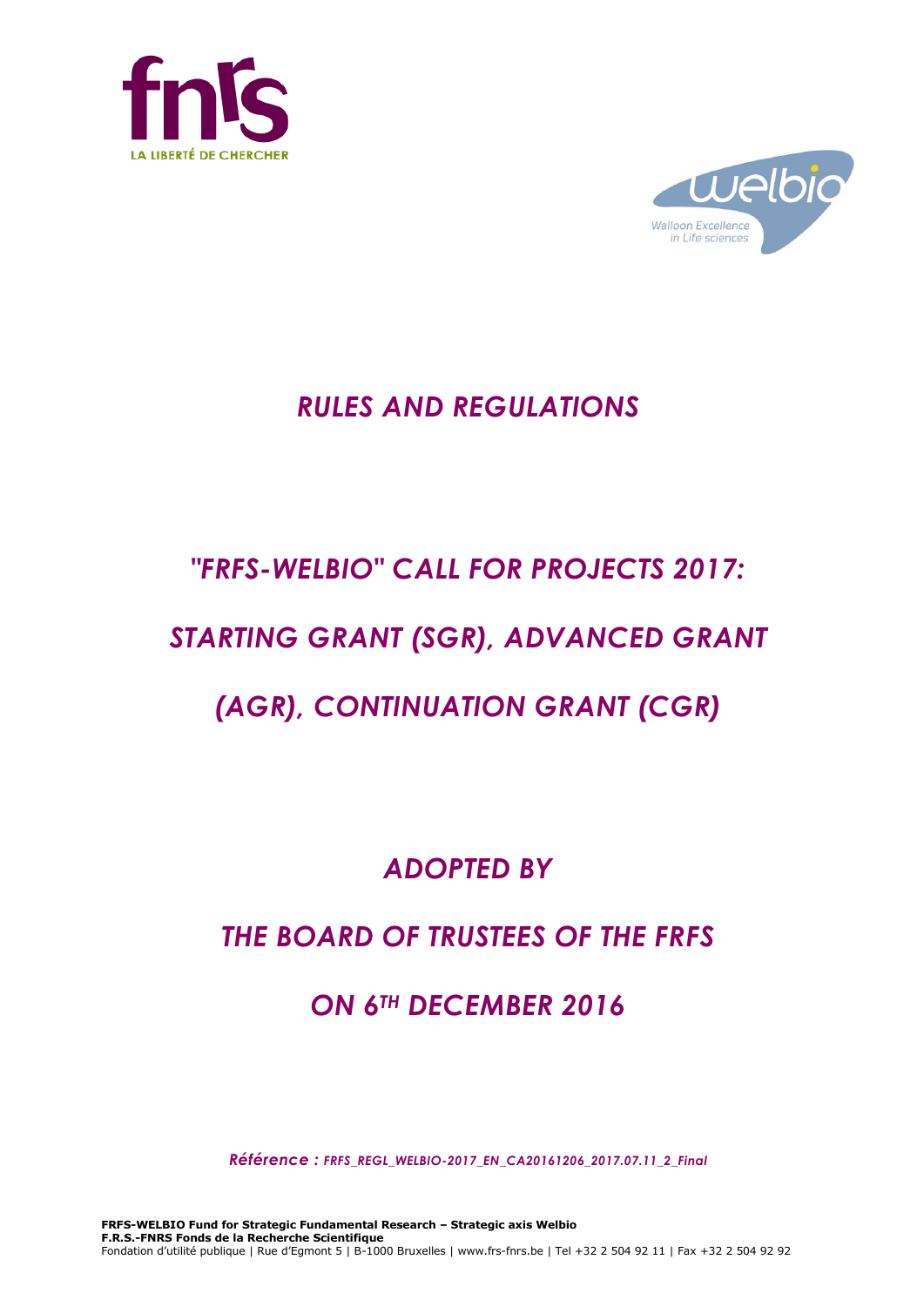# **TABLE OF CONTENTS**

|    | CHAPTER III: "STARTING GRANT (SGR)", "ADVANCED GRANT (AGR)" AND "CONTINUATION GRANT" (CGR) |  |
|----|--------------------------------------------------------------------------------------------|--|
|    |                                                                                            |  |
|    |                                                                                            |  |
|    |                                                                                            |  |
|    |                                                                                            |  |
|    |                                                                                            |  |
|    |                                                                                            |  |
|    |                                                                                            |  |
| 1. |                                                                                            |  |
| 2. |                                                                                            |  |
| 3. |                                                                                            |  |
| 4. |                                                                                            |  |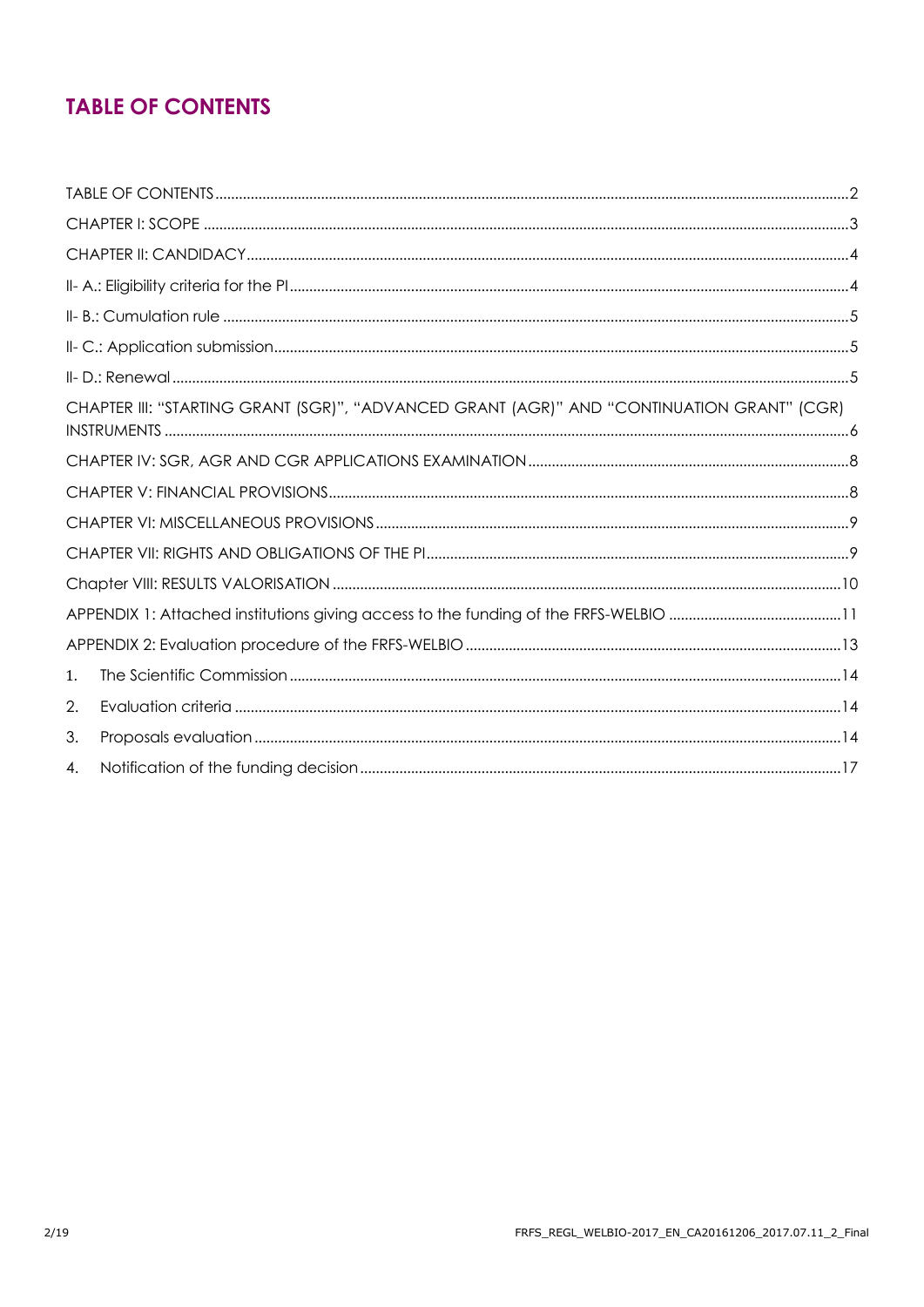## **CHAPTER I: SCOPE**

#### Article 1

The Fund for Strategic Fundamental Research (FRFS) is an Associated Fund of the F.R.S.-FNRS which funds the fundamental research of excellence in strategic axis, within the framework of a mission assigned by the Walloon region.

The FRFS-WELBIO is the FRFS strategic axis in life sciences.

The Governing Board of the virtual Walloon institute of fundamental research of excellence in life sciences (ASBL WELBIO) constitutes the animation and valorisation platform (PAVA) of the FRFS-WELBIO, named WELBIO.

WELBIO aims at supporting fundamental research by promoting research projects rigorously selected among the universities of the Wallonia-Brussels Federation in order to translate scientific achievements in medical, pharmaceutical and veterinary biotechnology applications. The Walloon Government has guaranteed the FRFS-WELBIO significant resources for several years to support senior researchers who are proposing excellent scientific research projects with an undeniable valorisation potential.

The Rules and Regulations hereinafter shall only apply to applications submitted under call 2017 via the instruments as referred to in article 2 and giving access to the funding of research programmes lead by team leaders who are assigned as principal investigator (PI).

#### Article 2

The "FRFS-WELBIO" Call for projects enables to apply for funding through 3 instruments:

- Starting grant (SGR),
- Advanced grant (AGR),
- **D** Continuation grant (CGR).

FRFS-WELBIO research projects are for 4 years divided in 2 periods of 2 years.

#### Article 3

The research programme must be conducted within a university from the French-speaking Community of Belgium that will sign a collaboration agreement between the FRFS-WELBIO, WELBIO as well as with the university of the PI.

#### Article 4

The PI is the person in charge of the scientific responsibility as well as the administrative management of the funded research programme.

According to the collaboration agreement, the PI is also a researcher for WELBIO.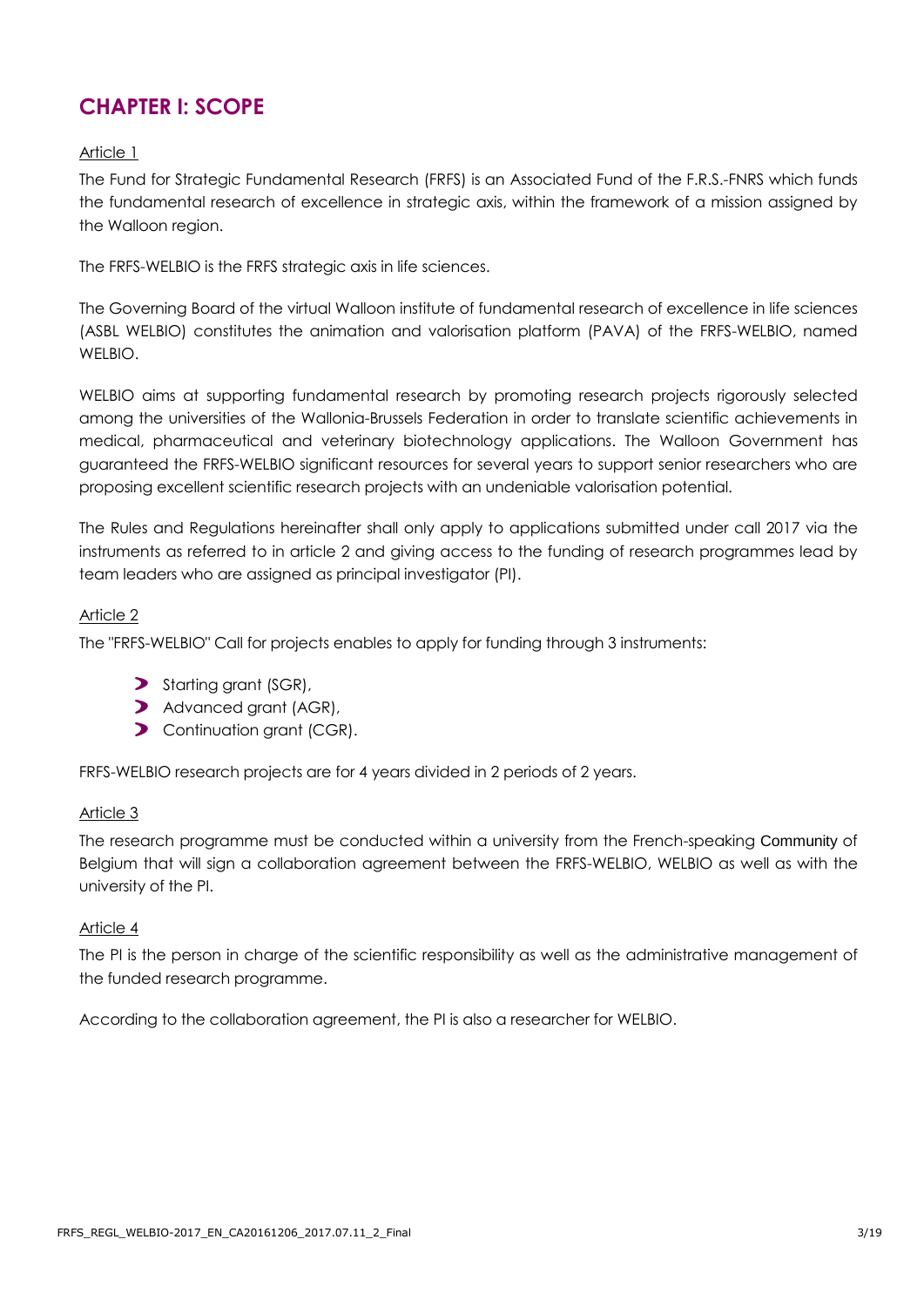## **CHAPTER II: CANDIDACY**

## **II- A.: ELIGIBILITY CRITERIA FOR THE PI**

#### Article 5

The F.R.S.-FNRS ensures that the eligibility criteria are met.

By the validation deadline fixed for the academic authorities (rectors) to validate the application, the PI applicant should be:

- Either a Research Associate, a Senior Research Associate or a Research Director of the F.R.S.-FNRS and assuming the function and duties of such position,
- Or a researcher permanently appointed or on probation, but holding a position equivalent to a permanent position in a university of the French-speaking community of Belgium (CFB).

If the PI applicant who is appointed permanently and accesses pension / becomes professor emeritus after the validation deadline fixed for the academic authorities (rectors) and before the end of the funding scheme in case of granting, the submission of the application shall be subject to the prior approval of the Head of institution where the research will be carried out.

The PI applicant permanently appointed who will access pension / become professor emeritus by the validation deadline fixed for the academic authorities (rectors) is not eligible<sup>1</sup>.

#### Article 6

The PI applicant to the "Starting grant (SGR)" instrument will be holding a Ph.D. obtained after defending a thesis and awarded by an academic institution for 12 years maximum. This period shall expire on the closing date of validation by the academic authorities (rectors).

The maximum period as referred to in paragraph 1 is extended for one year per childbirth occurring after obtaining the Ph.D. and defending a thesis.

#### Article 7

The "Advanced grant (AGR)" instrument is only applicable to experienced researchers.

#### Article 8

The CGR is only applicable to WELBIO researchers whose initial FRFS-WELBIO project has come to an end, should the researcher still meet the eligibility criteria as referred to in article 5.

A CGR should assure continuity in the running of the initial grant, i.e., whether a Starting grant or an Advanced grant continuation.

WELBIO researchers whose research works have led to actions towards valorisation are encouraged to submit a CGR application.

Researchers whose research works might not come up with actions towards valorisation, or researchers who, for other reasons, would like to propose a new research axis, may submit a new application, should they meet the eligibility criteria.

l

<sup>1</sup> *This ineligibility criterion does not apply to PI applicants submitting a renewal application.*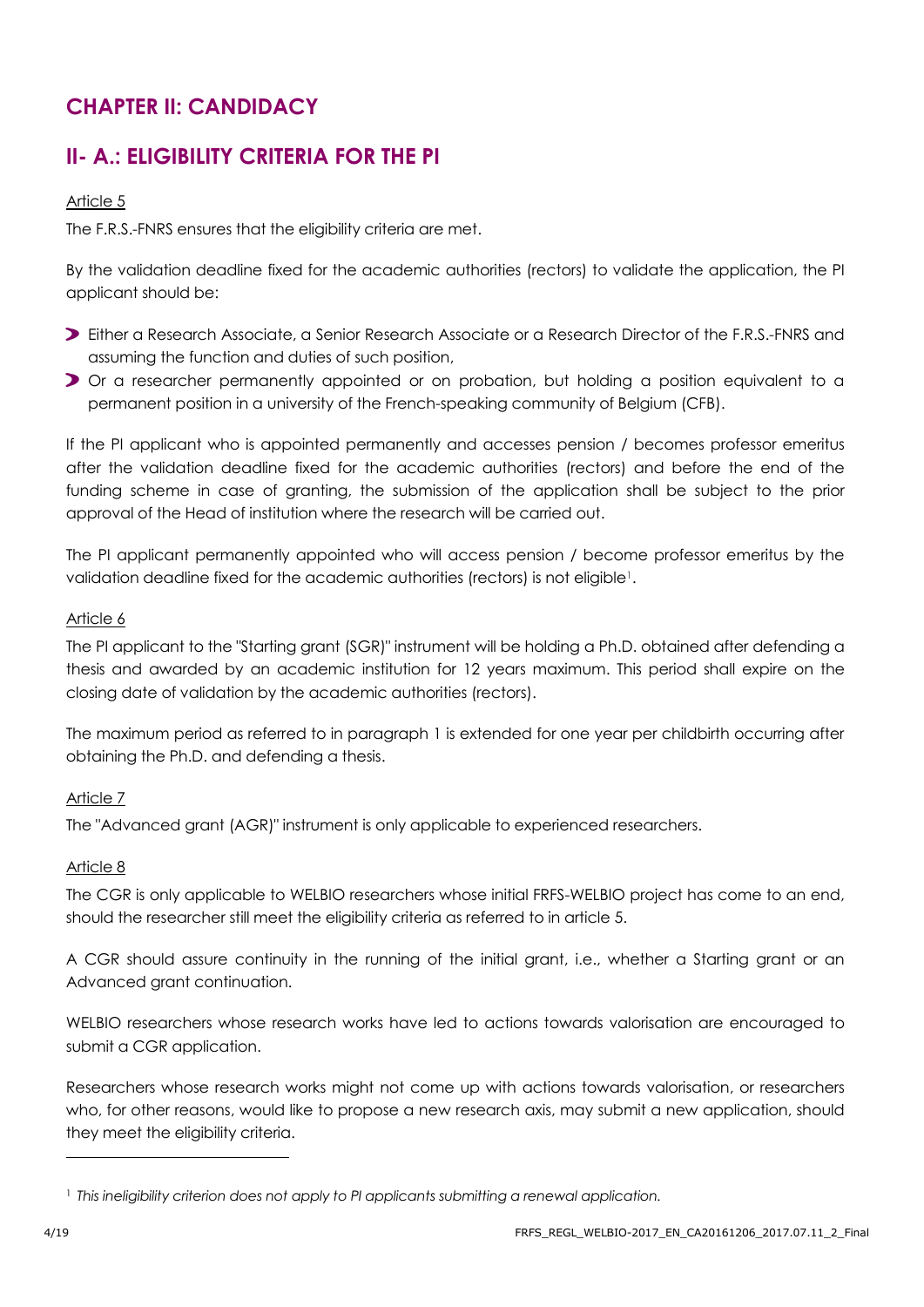### **II- B.: CUMULATION RULE**

#### Article 9

The PI applicant may only submit a single application:

- Through the "Starting grant (SGR)" or "Advanced grant (AGR)" instruments;
- **>** Through the "Continuation grant (CGR)" instrument.

PIs, whose initial four-year FRFS-WELBIO project is still running, may not submit any application within the framework of the Call.

### **II- C.: APPLICATION SUBMISSION**

#### Article 10

The "FRFS-WELBIO" Call for projects is opened according to a decision from the FRFS Board of Trustees.

The opening of this call for projects is published on the F.R.S.-FNRS website<http://www.fnrs.be/> and on the WELBIO website [http://welbio.org.](http://welbio.org/)

Applications can only be submitted online in English through SEMAPHORE, the management platform dedicated to calls for applications at the following address [https://applications.frs-fnrs.be/.](https://applications.frs-fnrs.be/)

All applications are subject to a procedure including two successive electronic validations on the dates that will be indicated when the call is published:

- a. The validation by the PI applicant, responsible proponent accountable to the Fund administration: it accounts as a confirmation that the application file is complete.
- b. The validation by the research unit (or Board of Education) of the academic institution to which the PI applicant is related – the Authority to which the application file is transferred once the PI applicant has given her/his consent. This authority may accept or refuse the application. The validation deadline fixed for the rectors puts a final end to the call for projects.

Applications that have not been validated within the time-frame of the call for projects cannot be taken into account.

A mini-guide specifies the validation dates.

### **II- D.: RENEWAL**

#### Article 11

The PI who benefitted from a funding for the first two years of the four-year programme may submit a mid-term scientific report as a renewal application for the last two years. The approval of the supervising authority of the hosting institution is required.

#### Article 12

The renewal application may be submitted online in English through SEMAPHORE, the management platform dedicated to calls for applications at the following address<https://applications.frs-fnrs.be/> and includes two successive electronic validations detailed under article 10.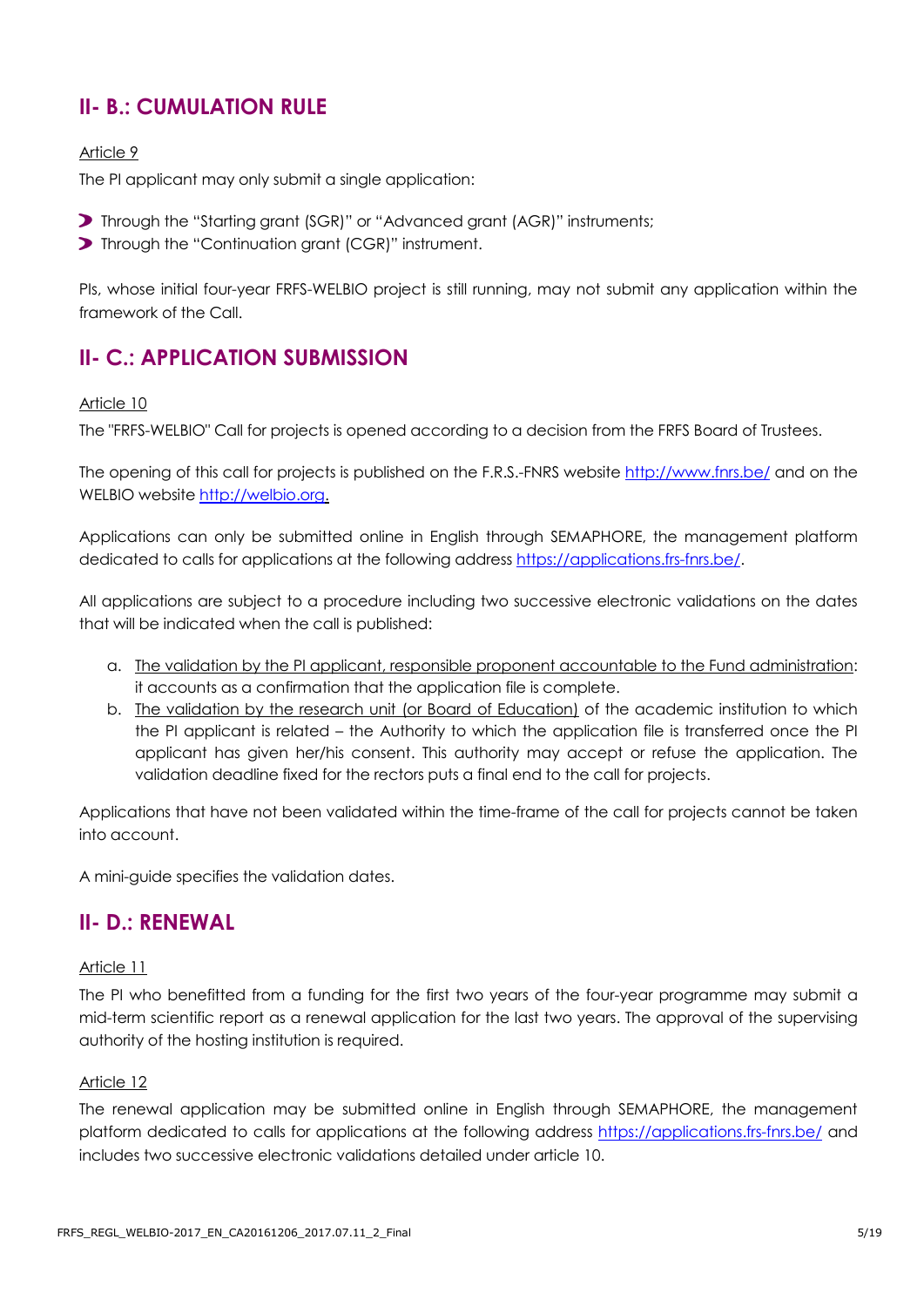The research project Renewal is granted within the limits of the FRFS-WELBIO financial resources available and subject to the assessment of a mid-term scientific report by the Scientific Commission in charge of assessing the initial application, and based on feedbacks, if any, from the General Manager of WELBIO.

## **CHAPTER III: "STARTING GRANT (SGR)", "ADVANCED GRANT (AGR)" AND "CONTINUATION GRANT" (CGR) INSTRUMENTS**

#### Article 14

The starting date of the AGR, SGR and CGR instruments is set for the 1st October and the ending date for the 30<sup>th</sup> September.

#### Article 15

An application via the SGR instrument enables to apply for funding of a maximum of 200 k€ per year.

An application via the AGR instrument enables to apply for funding of a maximum of 350 k€ per year.

An application via the CGR instrument enables to apply for funding equivalent to the initial grant obtained (SGR or AGR).

#### Article 16

As part of the SGR, AGR and CGR instruments the allocated fund can cover 3 types of expenses:

- **>** Human resources
- > Operating
- > Equipment

#### Article 17

The categories falling within the scope of human resources<sup>2</sup> are detailed in the table below:

l

<sup>2</sup> *For all categories (Doctoral Researcher, Non-doctoral Researcher, Postdoctoral Researcher, Short-term Postdoctoral Researcher, technician), the PI applicant shall contact the relevant service of her/his university to obtain an estimate of the total personnel costs involved based on the scientific seniority. Amounts cannot be changed after application submission.*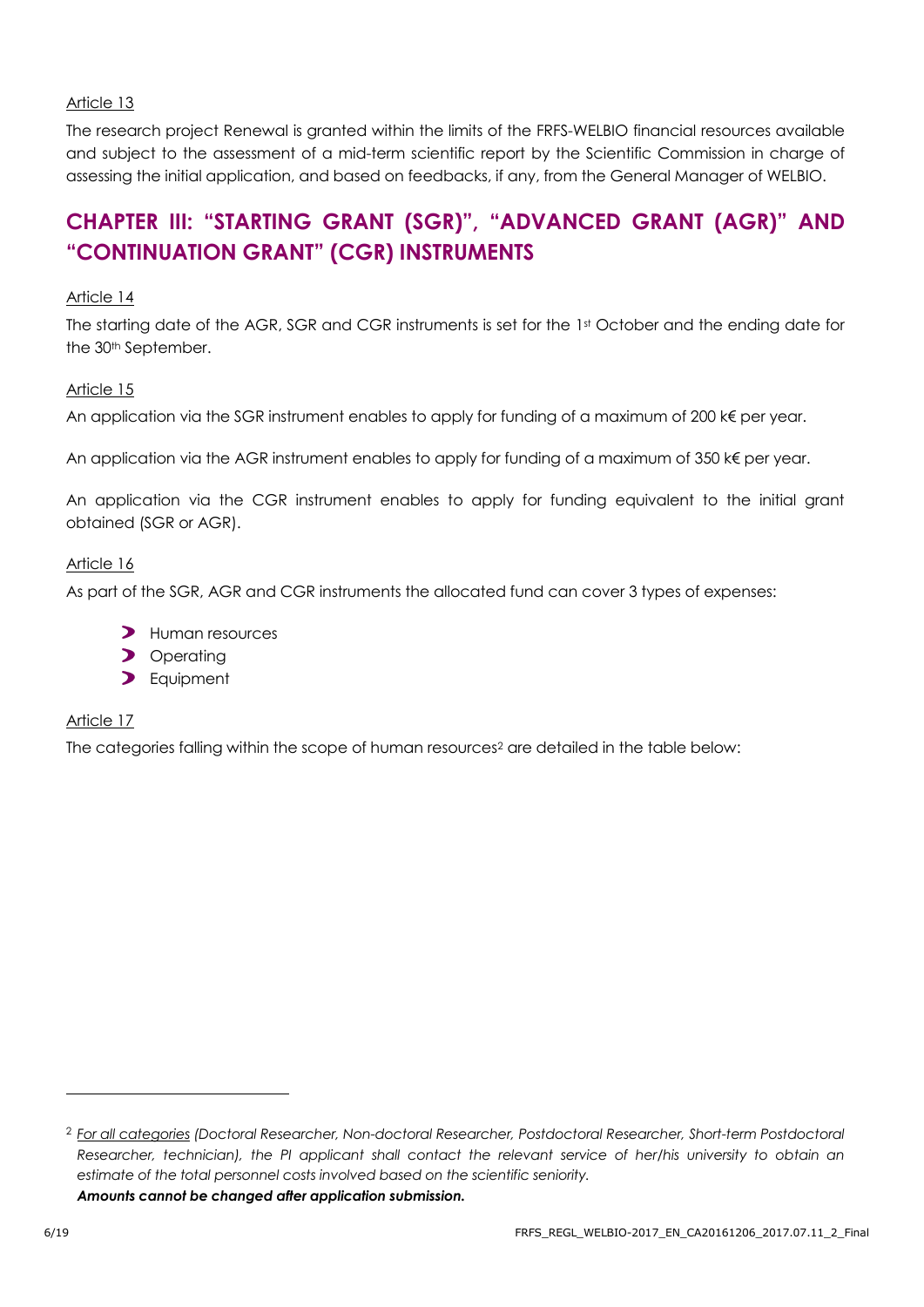|                                                                | <b>Activity</b> |           |
|----------------------------------------------------------------|-----------------|-----------|
| <b>Categories</b>                                              | Part time       | Full time |
| Doctoral Researcher - grant scheme                             | n/a             | x         |
| Doctoral / Non-doctoral Researcher - salary scheme             | X               | X         |
| Postdoctoral Researcher - salary scheme                        | X               | x         |
| Technician - salary scheme                                     | X               | X         |
| Short-term Postdoctoral Researcher <sup>3</sup> - grant scheme | n/a             |           |

n/a = not applicable

The host university shall determine the scheme (grant or salary) for the personnel to employ.

Personnel may be recruited for **minimum one month** and this period must not exceed the maximal duration of the funding application.

The identity of human resources is not required when submitting an application, however, the human resources category must be specified (see above table). Curricula vitae are not provided to the members of the Scientific Commission.

#### Article 18

The eligible operating expenses are the following:

- Consumables
- Costs for small scientific and technical equipment
- Costs for equipment maintenance and insurance
- Internal services
- Trainings
- Missions<sup>4</sup>
- Overhead costs (15% of the eligible expenses for personnel and operating costs excluding subcontracting).
- Subcontracting
- Software

#### Article19

-

The eligible expenses for equipment are the following:

- Acquisition cost of cutting-edge scientific equipment essential for scientific research
- Amortisation costs of scientific and technical equipment essential for scientific research

<sup>&</sup>lt;sup>3</sup> The Short term Postdoctoral Fellowship (CTP) is applicable for a maximal duration of 3 years. The Short term Postdoctoral fellow's stay should not exceed the duration of the research agreement. The CTP should be in an *"international mobility situation" and should not have resided or carried out his/her main activity (job, studies…) in Belgium for more than 24 months during the 3 last years directly before the first stay as Postdoctoral fellow.*

<sup>4</sup> *Missions carried out by research staff for research purposes having their remuneration partially or fully or not included in eligible expenses.*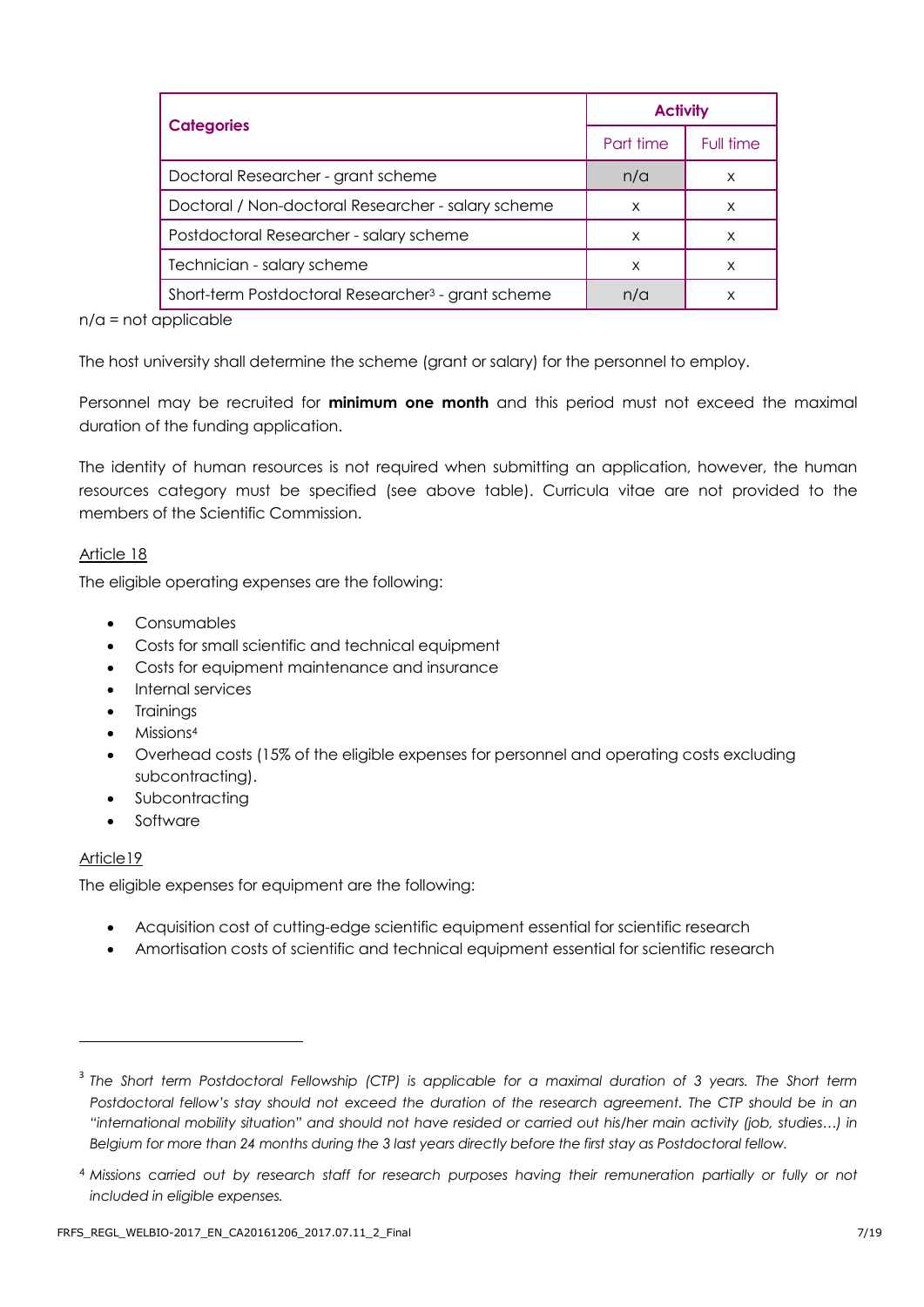Teams' personnel other than the staff whose remuneration is included in the project may include amongst others:

- members of the teaching, scientific, administrative or technical staff pertaining to a university of the French-speaking Community of Belgium,
- members who benefit from a grant allocated by a Belgian or a foreign body promoting research.

No compensation can be granted to the PI or to the above-mentioned staff.

### **CHAPTER IV: SGR, AGR AND CGR APPLICATIONS EXAMINATION**

#### Article 21

Evaluation procedure of the FRFS-WELBIO is detailed in appendix 2.

### **CHAPTER V: FINANCIAL PROVISIONS**

#### Article 22

Grants allocated are subject to a 2-year research agreement.

This agreement bears the signature of the following parties:

- **The principal investigator (PI)** commits to carrying out or pursuing the subsidised research and to devote at least 40% of his/her research time to the project;
- **The FRFS-WELBIO** commits to allocating grants covering the personnel costs, the operating and equipment costs, each year covered by the agreement;
- **Welbio** ensures full compliance with the valorisation provisions mentioned in the research agreement;
- **The host institution** provides the necessary logistics but made no commitment to take on this charge after the expiration date of the research agreement.

The agreement provides for unilateral termination clauses, which must include a period of notice.

#### Article 23

Grants allocated to the PI should cover personnel, operating and equipment costs. Each of these sections may include subsections.

Transfers between subsections of the same section are unrestricted. However, prior written approval of the FRFS-WELBIO is required for transfers between sections.

#### Article 24

Agreements allow the PI to recruit scientific and technical staff, however, the recruitment may not exceed the duration of the agreement and should be done in accordance with the scales and regulations in force within the hosting academic institution.

#### Article 25

The financial participation of the FRFS-WELBIO is limited to the total amount mentioned in the agreement.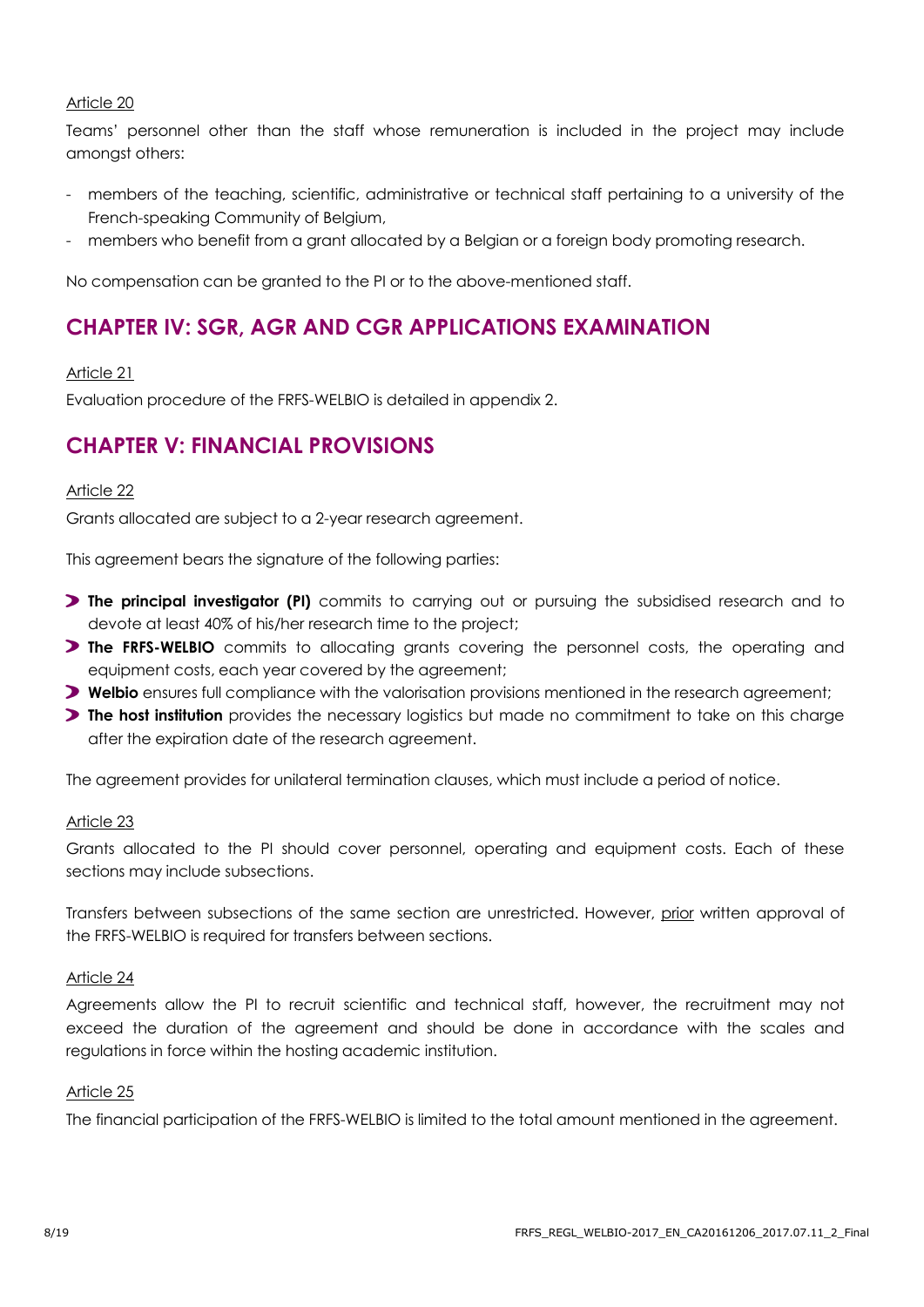The grants may be postponed to the fiscal year following the one for which they are granted. The remaining amount at the expiry of the research agreement will be recovered by the FRFS-WELBIO.

#### Article 27

At the end of the research agreement, after gathering the supporting documents, the FRFS-WELBIO will establish a final account and propose the annulment of any remaining budget.

The PI is always notified of this procedure and should react as soon as possible if he/she wants to amend the final account.

#### Article 28

The grants at the disposal of the PI are managed by the financial department of the institution to which they are attached.

The financial department of the institution is invited to send the supporting documents to the F.R.S.-FNRS as soon as possible. Supporting documents must be sent within 5 months after the end of the agreement, before the 1st March following the end of the research agreement.

### **CHAPTER VI: MISCELLANEOUS PROVISIONS**

#### Article 29

Any device acquired with a credit from the FRFS-WELBIO becomes the property of the host institution, to which the recipient of the credit is attached.

The purchase of any device must be done with due respect for the provisions defined by the relevant department of the host institution.

This institution commits, however, to putting the mentioned device at the disposal of the researchers involved for the time needed in order to pursue the research which led to its purchase in the first place. In addition, the host institution commits not to alienating or lending the equipment without the approval of the FRFS-WELBIO.

In the event that the device was purchased with the provision of an additional funding, the Board of Trustees of the FRFS will settle the ownership issue with the competent authorities.

#### Article 30

Given that grants are exclusively allocated for the execution of a research programme approved by the FRFS-WELBIO, PIs are required to use them solely for that purpose. Grants or any remaining budget will be recovered by the FRFS-WELBIO as soon as they are not used for this purpose anymore.

Any fundamental change in the ongoing research programme must obtain the prior approval of the FRFS-WELBIO and of WELBIO.

### **CHAPTER VII: RIGHTS AND OBLIGATIONS OF THE PI**

Article 31

Any funded research programme must comply with the legal provisions in force regarding ethics.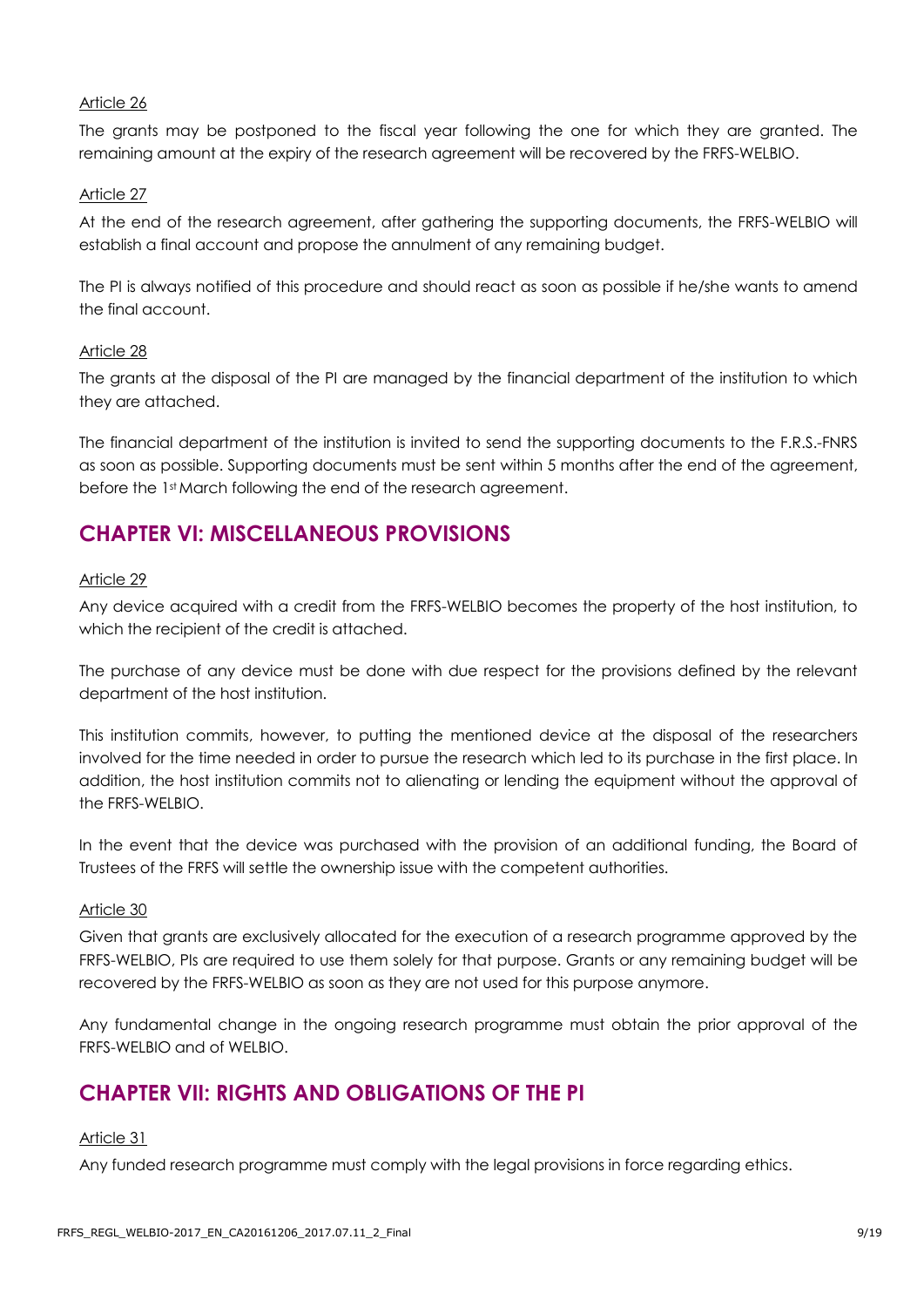PIs must submit to the rules imposed by the academic authority of the host institution where they work and observe its regulations. Regarding the FRFS-WELBIO, PIs must also adhere to the collaboration agreement between the FRFS-WELBIO, WELBIO and the university to which the PI is related.

#### Article 33

Throughout the duration of the research programme approved by the FRFS-WELBIO, the PI is forbidden to pursue any research for third parties on the subject of the research programme unless prior written approval from the FRFS-WELBIO.

#### Article 34

The PI must send administrative reports to the FRFS-WELBIO. Those reports should summarise the scientific publications, filed patent applications, valorisation avenues and the composition of the team. They should be due on the dates as referred to in the research agreement.

The PI shall provide a short scientific report on the research subsidised by the FRFS-WELBIO for 2 years.

#### Article 35

Pursuant to the "[Regulation](http://www.frs-fnrs.be/docs/Reglement_OPEN_ACCESS_EN.pdf) on the application of the Open Access policy to scientific publications resulting from research programmes supported by the F.R.S.-FNRS and its associated funds", any scientific publication resulting partially or fully from the funding granted through the call for projects "FRFS-WELBIO" instrument shall mention the source of this funding as follows:

*This work was supported by the Fonds de la Recherche Scientifique - FNRS for the FRFS-WELBIO under Grant(s) n°* (agreement number).

The PI, WELBIO researcher, F.R.S.-FNRS researcher / member of the university does mention his/her double affiliation in each of her/his publications or communications.

### **CHAPTER VIII: RESULTS VALORISATION**

#### Article 36

WELBIO ensures, with assistance from the experts, the follow-up of the project progresses, maintenance of confidentiality, detection of results with a valorisation potential, and adherence to the necessary constraints regarding publication for the protection of intellectual property.

#### Article 37

Intellectual property of the results from the research conducted within the framework of the research agreement is the exclusive property of the university of the French-Speaking Community of Belgium.

#### Article 38

The valorisation of intellectual property is the responsibility of WELBIO, which performs this task through a valorisation committee, including the university of the French-speaking Community of Belgium, a representative from the university's Technology Transfer Office, the PI and WELBIO.

The valorisation Comittee may invite external people, subject to signature of a confidentiality agreement.

\_\_\_\_\_\_\_\_\_\_\_\_\_\_\_\_\_\_\_\_\_\_\_\_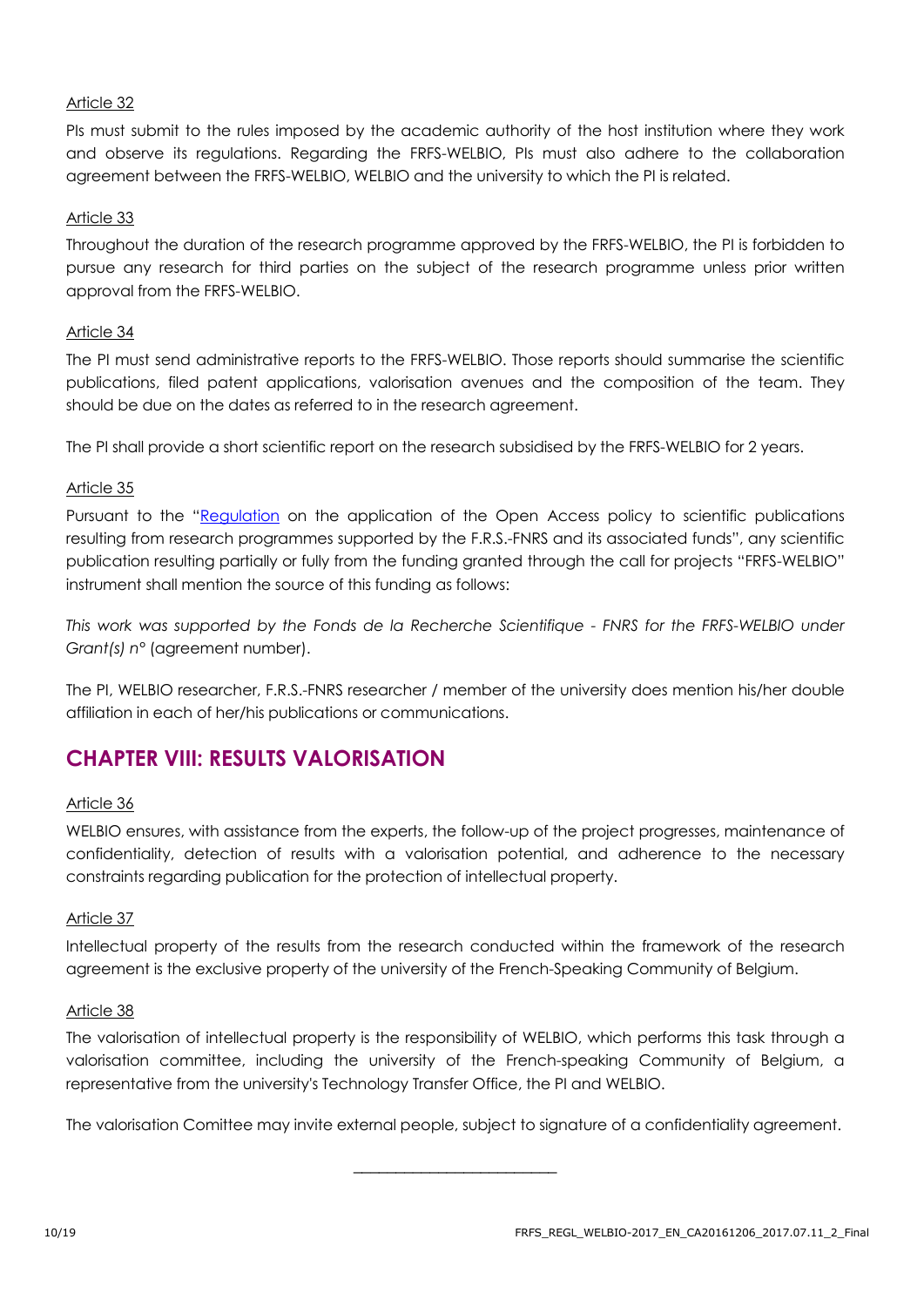## **APPENDIX 1: ATTACHED INSTITUTIONS GIVING ACCESS TO THE FUNDING OF THE FRFS-WELBIO**

**SGR / AGR / CGR Instruments "FRFS-WELBIO" Call for projects**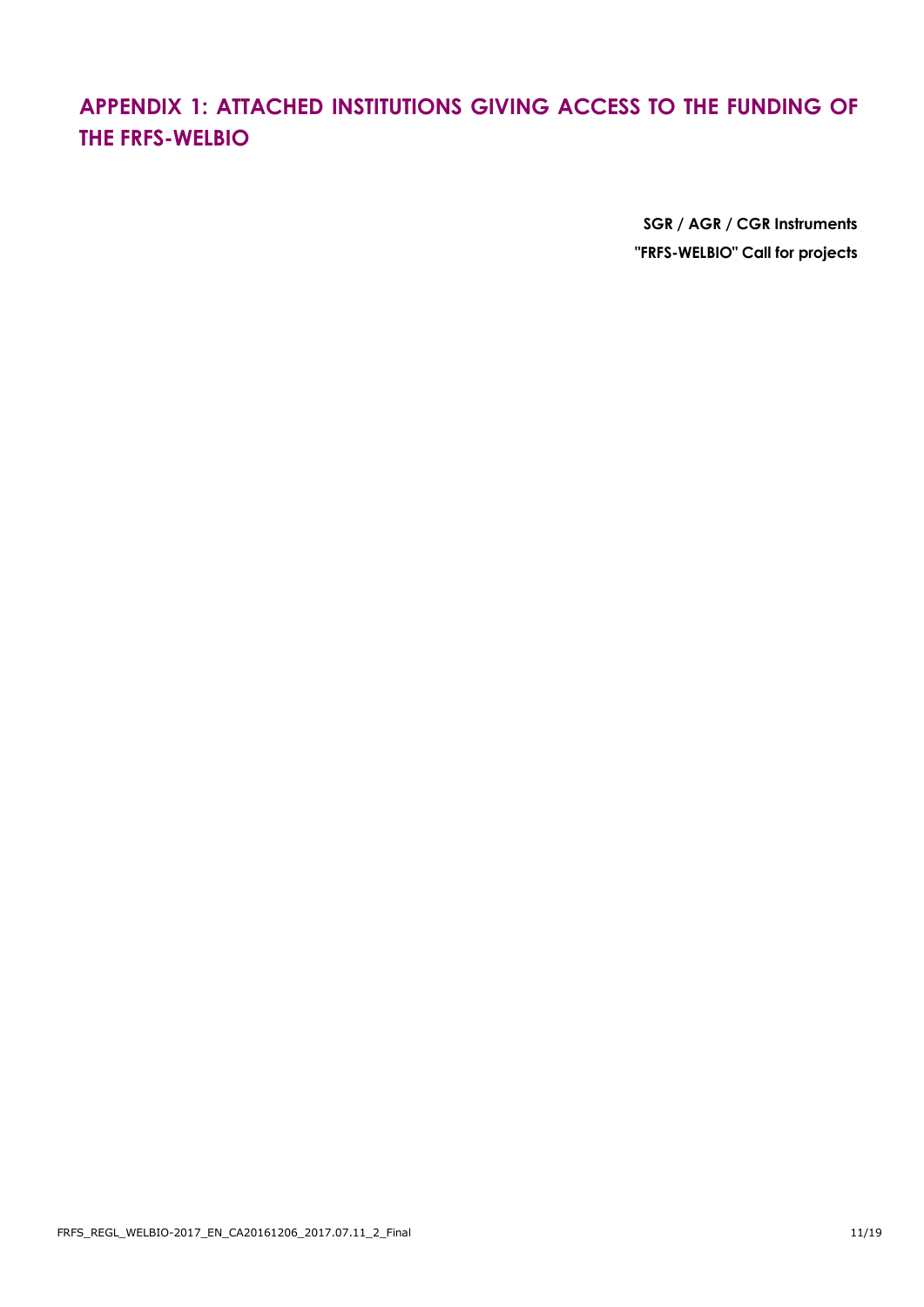



# **INSTITUTIONS DE RATTACHEMENT /** *ATTACHED INSTITUTIONS*

## **SGR, AGR AND CGR INSTRUMENTS**

| Investigateur<br>principal (PI) | Universités de la Communauté française de Belgique (CFB)<br>Universities of the French-speaking Community of Belgium (CFB) |
|---------------------------------|----------------------------------------------------------------------------------------------------------------------------|
|                                 | Université Catholique de Louvain (UCL)                                                                                     |
|                                 | Université Libre de Bruxelles (ULB)                                                                                        |
|                                 | Université de Liège (ULg)                                                                                                  |
|                                 | Université de Mons (UMons)                                                                                                 |
|                                 | Université de Namur (UNamur)                                                                                               |
|                                 |                                                                                                                            |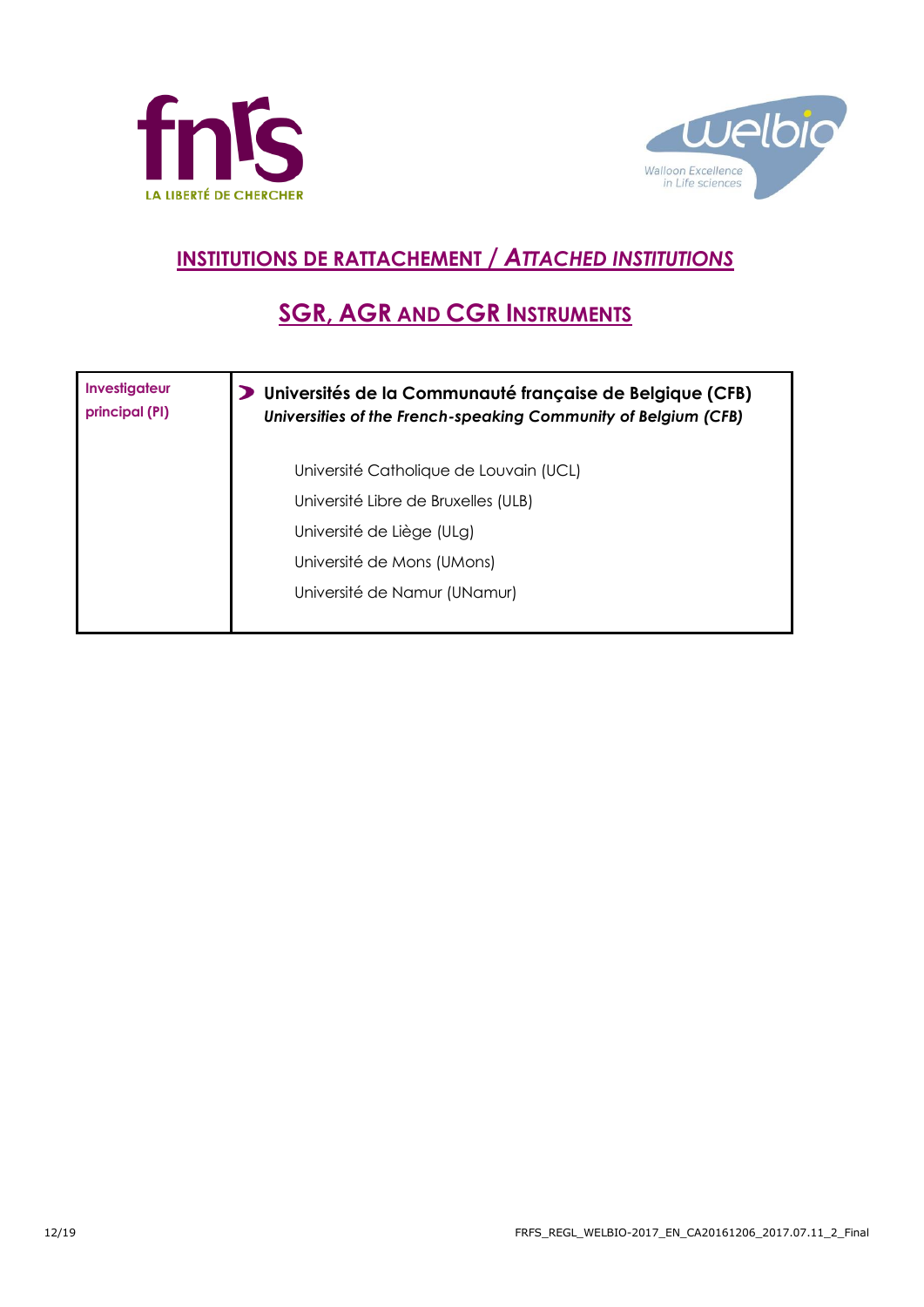### **APPENDIX 2: EVALUATION PROCEDURE OF THE FRFS-WELBIO**

**SGR / AGR /CGR Instruments "FRFS-WELBIO" Call for projects**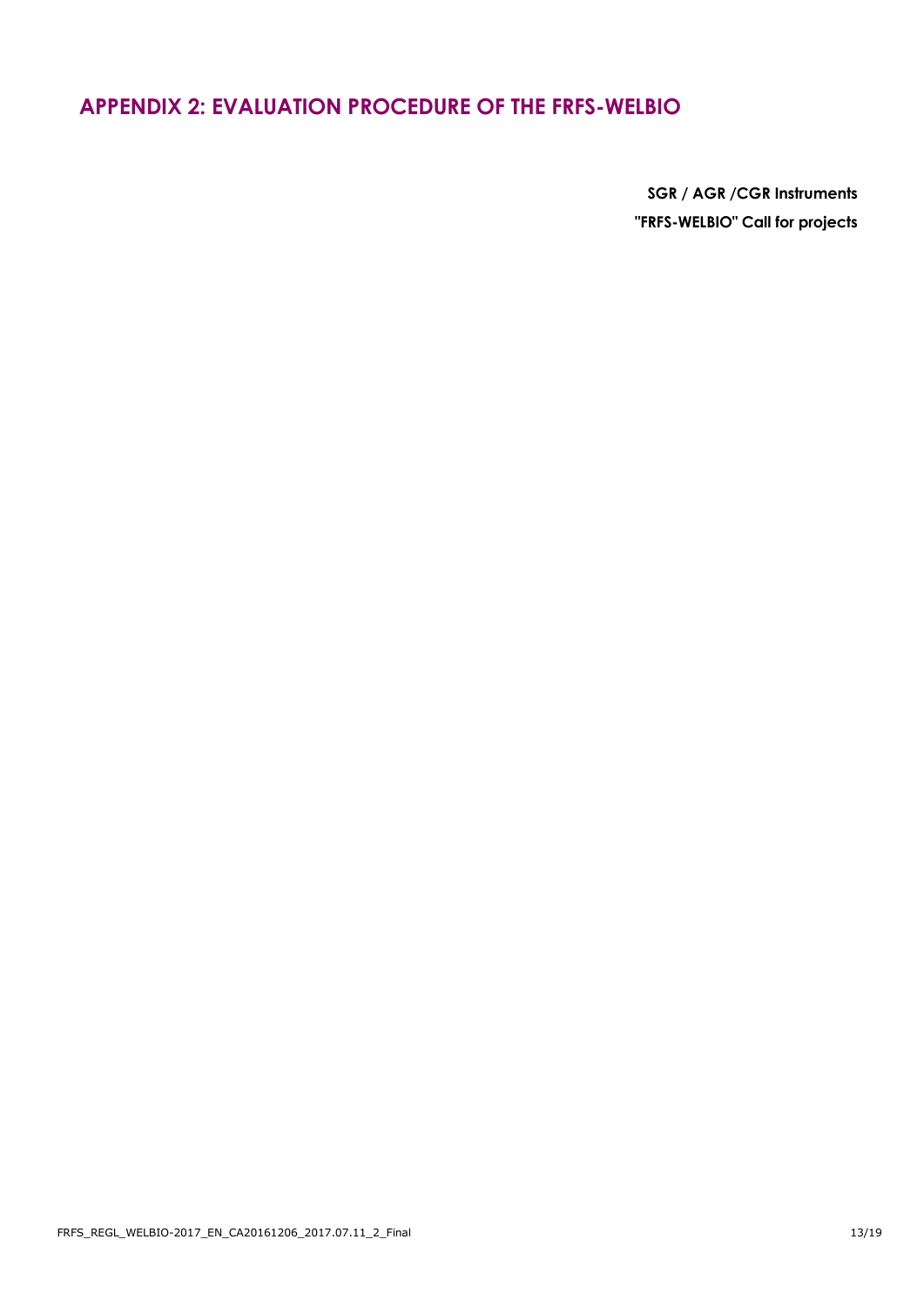### **1. THE SCIENTIFIC COMMISSION**

The evaluation and the selection follow several steps under the responsibility of the Scientific Commission. The procedure includes a priority ranking which is submitted to the Board of Trustees of the FRFS and the Governing Board of WELBIO. The Board of Trustees of the FRFS should decide on the granting or rejection after the Governing Board of WELBIO has acknowledged the proposals.

The Scientific Commission is made up of 13 to 15 internationally renowned experts in the domains of life sciences, among which:

- 9 to 11 members located outside Belgium or at least outside of the Wallonia-Brussels Federation;
- 4 members within the universities of the Wallonia-Brussels Federation. These members have an  $\blacktriangleright$ advisory role only; they may not vote and may not be considered as rapporteurs.

A Guidance Committee of the FRFS-WELBIO, made up of 3 WELBIO academic administrators and members from the Guidance Committee of the F.R.S.-FNRS with competences in the field, suggests a composition for the Scientific Commission.

The composition of the Scientific Commission is published on the F.R.S.-FNRS website<http://www.fnrs.be/> and the WELBIO website [http://welbio.org/.](http://welbio.org/)

### **2. EVALUATION CRITERIA**

The evaluation criteria are: the quality of the curriculum vitae, considering the team size and the funding already granted; the quality of the data upon which the project is built; the originality and feasibility of the project; the quality of the potential team and the focus on valorisation.

For researchers who have already benefited from a funding from a previous call for projects, concrete actions toward a potential valorisation of the results will also be assessed.

These criteria are detailed in the table at the bottom of the document.

### **3. PROPOSALS EVALUATION**

#### **3.1 GENERAL PRINCIPLES**

The principle of a three-step procedure has been adopted: individual evaluations by experts of the first step, preselection of the projects by the Scientific Commission, followed by a consolidation within the Scientific Commission to draw up the final ranking.

During the first step, the proposals are reviewed by several experts. Each expert works individually and remotely through **SEMAPHORE**, and evaluates the proposal according to the evaluation criteria detailed in the table at the bottom of the document.

An expert is usually in charge of reviewing several proposals. However, the expert is not required to establish any ranking between them, as each proposal must be reviewed independently. A marking grid of the proposals is provided in section 3.3, with the intention to standardise the grading system.

The names of the experts linked to a proposal remain undisclosed.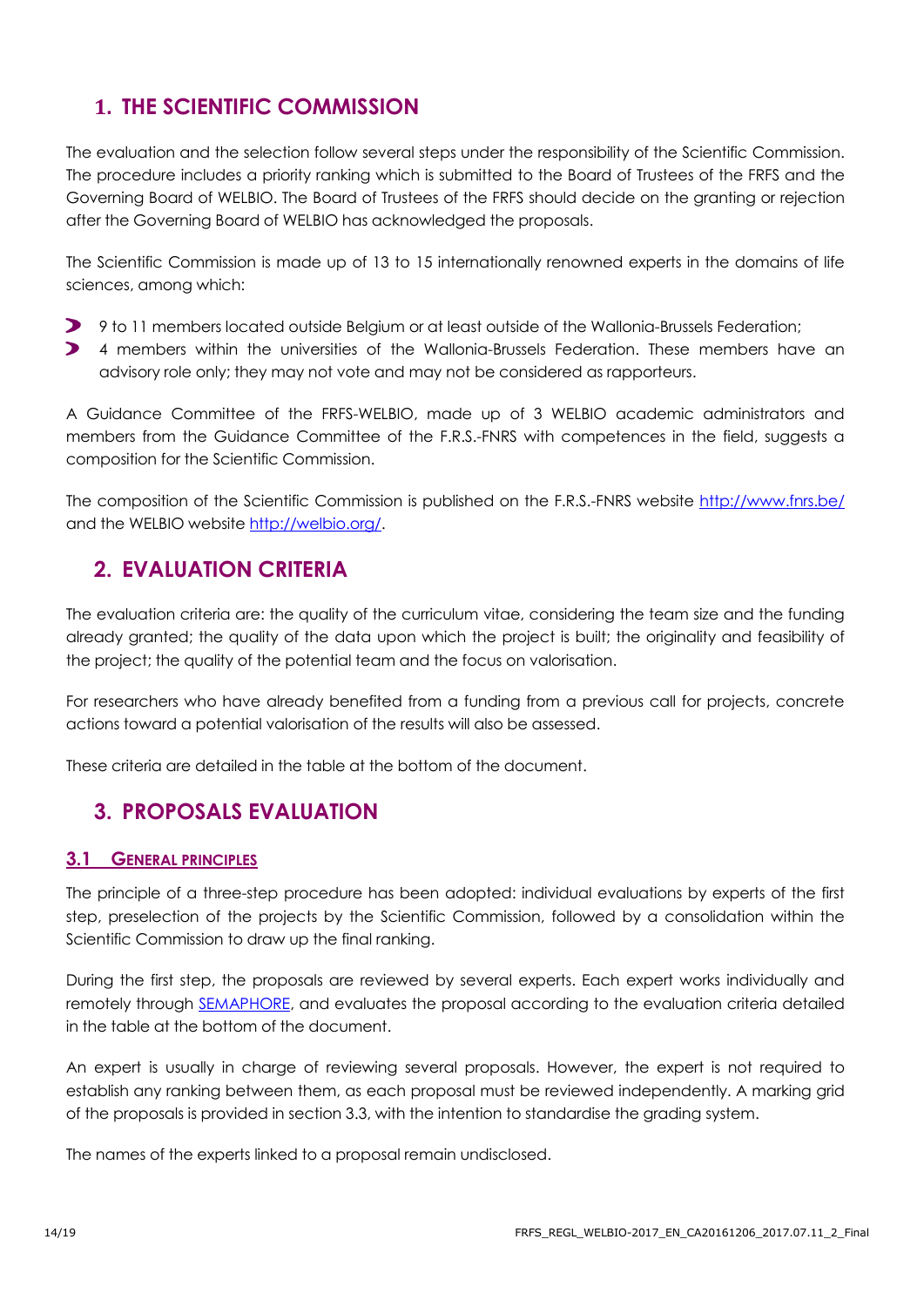#### **3.2 EXPERTS APPOINTMENT CONDITIONS AND CONFLICTS OF INTEREST**

The FRFS-WELBIO shall send a letter of appointment to each selected expert, whether they are an individual reviewer or a member of a Scientific Commission. This letter constitutes an agreement between the FRFS-WELBIO and the expert, specifying the precise terms and conditions for the expert: it imposes respect of a code of conduct and lays down essential regulations in terms of confidentiality. It includes the description of tasks s/he is entrusted with, as well as the conditions for the remuneration and reimbursement of expenses.

Upon information provided by the experts, the FRFS-WELBIO has put in place a mechanism that ensures they do not face any conflict of interest regarding the proposals they are invited to evaluate. To that end, experts must sign a declaration stating that there is no conflict of interest at the time of the appointment and that they commit to informing the FRFS-WELBIO in case where such a conflict would arise during the fulfilment of their tasks.

#### **3.3 PROPOSALS GRADING SYSTEM**

The experts (individual experts as well as members of the Scientific Commissions) shall review the aspects to be considered for each evaluation criterion and classify the proposals as follows:

|      | <b>GRADES</b> |  |  |
|------|---------------|--|--|
| $A+$ | outstanding   |  |  |
| A    | excellent     |  |  |
| A-   | very good     |  |  |
| B+   | good          |  |  |
| B    | average       |  |  |
| В-   | weak          |  |  |
| Ć    | insufficient  |  |  |

#### **3.4 STEP 1 - INDIVIDUAL EVALUATIONS**

#### **Experts selection**

- **P** Potential experts registered on [SEMAPHORE](https://applications.frs-fnrs.be/) are identified according to their field of expertise, based on the descriptor fields selected that they may, if necessary, complete with unrestricted keywords and on the project.
- The applicant indicates up to 5 experts he/she does not wish to have as reviewer for reasons of a potential conflict of interest.
- For each proposal, the potential experts confirm whether or not they are competent to assess the project based on the title and on the summary of the project. They also confirm that they do not face a potential conflict of interest with regards to the evaluation of the given proposal.
- **The President of the Scientific Commission validates step 1 experts assignment performed by the** F.R.S.-FNRS administration.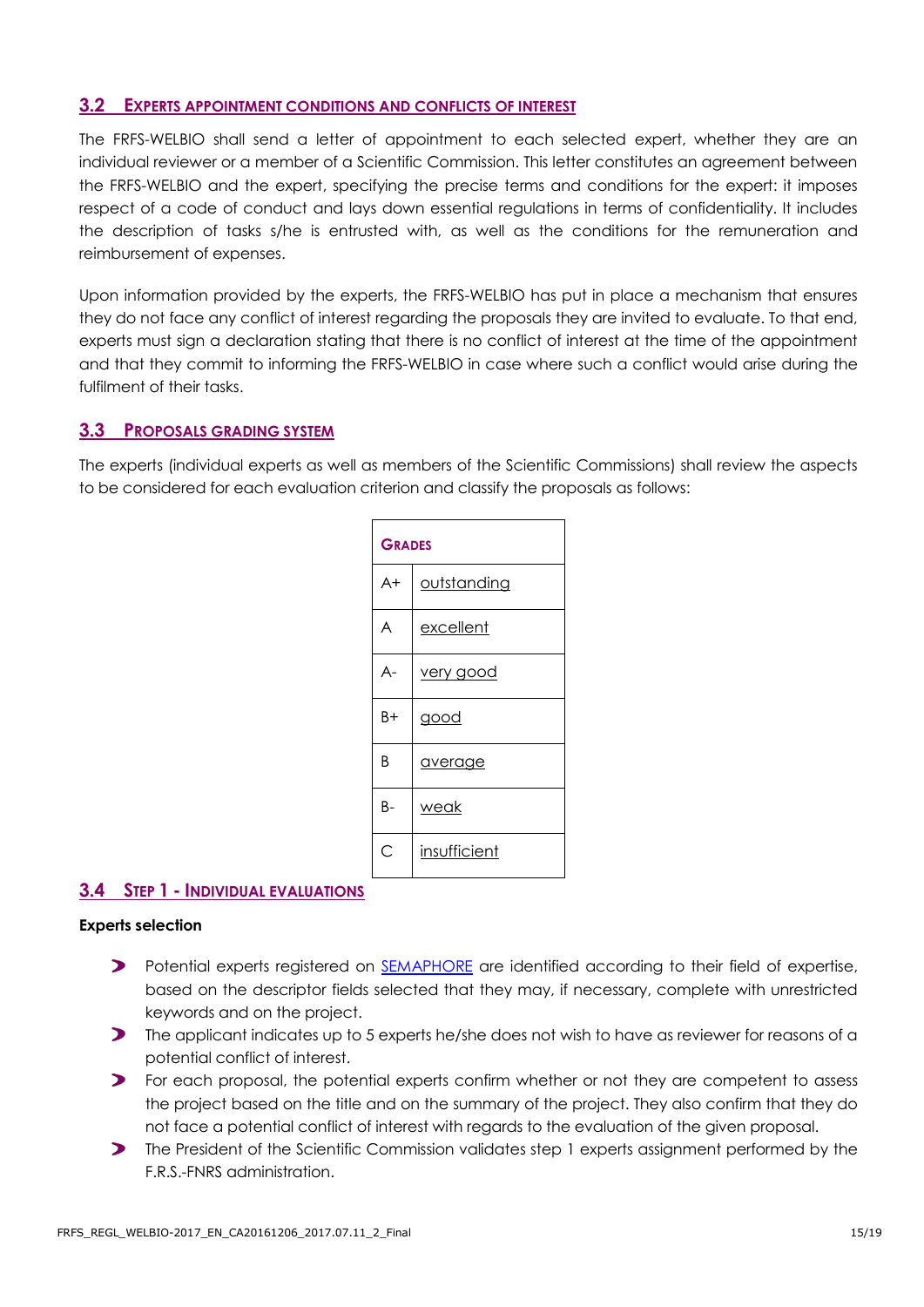#### **Individual evaluation procedure**

- The projects are assessed by at least 2 scientific experts.
- $\blacktriangleright$ The experts of a given proposal work individually, drawing up an evaluation report for this proposal using the electronic form provided.
- **The individual evaluation report of the expert cannot be subsequently changed.**

#### **3.5 STEP 2 - SCIENTIFIC COMMISSION**

#### 3.5.1 MISSION OF THE SCIENTIFIC COMMISSION

The Scientific Commission shall meet at the F.R.S.-FNRS (Rue d'Egmont, 5 – 1000 Brussels) to assess the proposals based on the evaluation criteria, which are provided both to the applicants and the first-step experts. In order to carry out their work, the Scientific Commission has at its disposal the application files (on [SEMAPHORE\)](https://applications.frs-fnrs.be/), individual evaluation reports (step 1) and consolidated draft reports prepared by the rapporteurs.

#### 3.5.2 PRESELECTION BY THE SCIENTIFIC COMMISSION

#### **Role of the Rapporteurs and the co-rapporteurs**

Each project is assigned to a single "rapporteur" who is assisted by a "co-rapporteur" for the task.

- **The rapporteur shall prepare the work and the debates of the Scientific Commission, through the** elaboration of a consolidated evaluation draft report, based on individual evaluations. The draft report will afterwards be reviewed by the Scientific Commission.
- **The co-rapporteur is not required to draw up any evaluation report but will be invited to express his/her** opinion during the meeting of the Scientific Commission to bring a complementary perspective or a different point of view.

#### **Role of the Scientific Commission**

The Scientific Commission shall proceed to a preselection based on step 1 individual evaluations and rapporteurs reports. The quality of both the applicant and the project are the main criteria taken into account in the preselection process. For projects submitted via a Continuation grant (CGR), the Scientific Commission should pay attention to the originality criterion already assessed by the time of the evaluation of the initial project.

For each project, the valorisation potential will be assessed under WELBIO's control.

The valorisation of research results is defined as the outcome of technology transfer activities that enable an economic player to develop new products or services based on the discoveries or inventions resulting from the research carried out by the university teams. These activities include attention to the protection of intellectual property (such as patent filing), licensing, the sale of patents or the creation of spin-offs.

Results of this valorisation assessement shall be reported in factual reports for each project and submitted to the Scientific Commission in order to include the evaluation of the criterion regarding the valorisation issue each project should address in the global evaluation and establish the final ranking.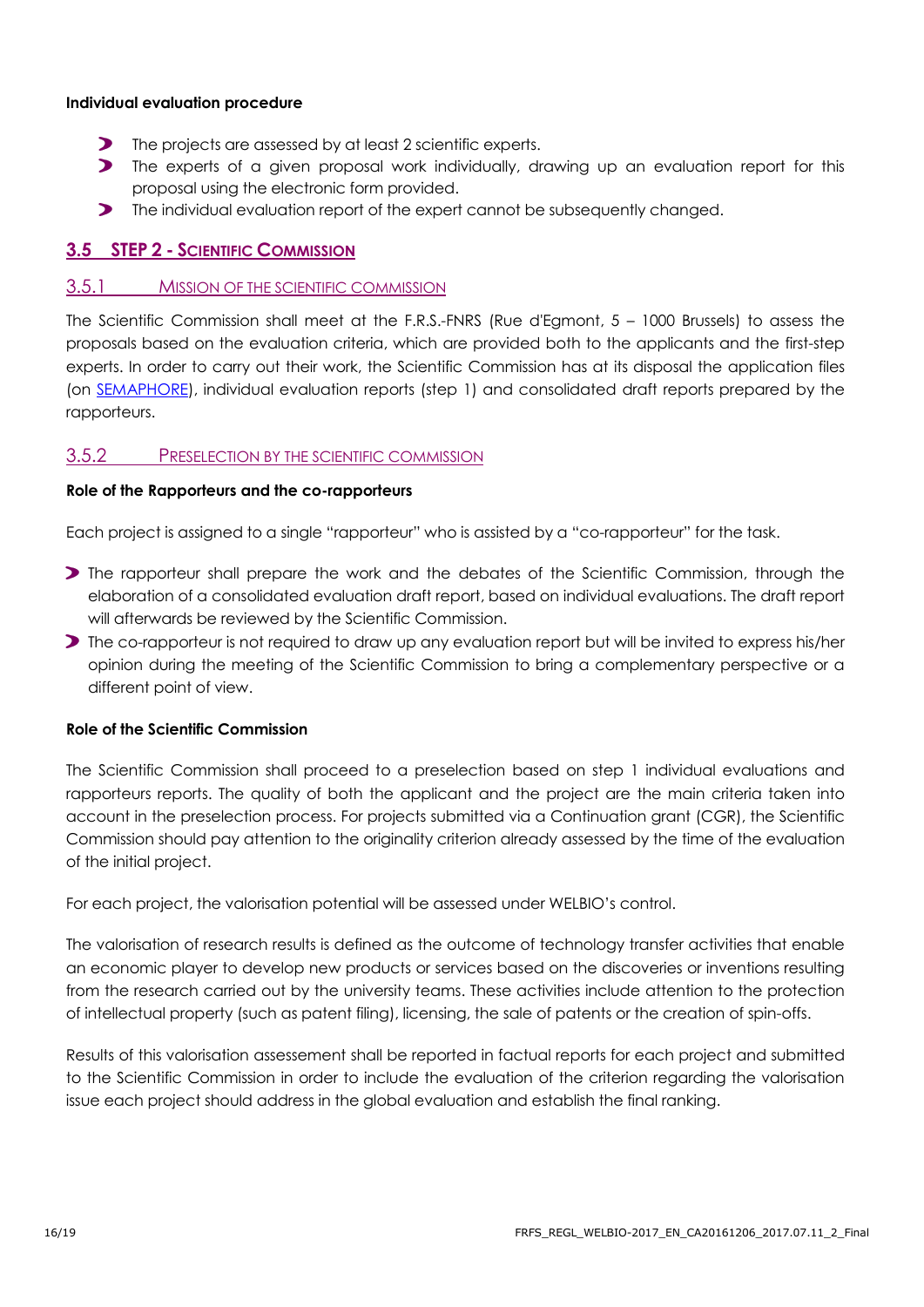#### **3.6 STEP 3 – FINAL RANKING BY THE SCIENTIFIC COMMISSION**

During the meeting, the Scientific Commission may interview preselected applicants to a Starting grant (SGR). The Scientific Commission shall establish a consolidated ranking of the proposals and budget recommendations and shall submit this ranking to the Board of Trustees of the FRFS and the Governing Board of WELBIO.

The Scientific Commission validates the final evaluation report to be sent to the applicant.

### **4. NOTIFICATION OF THE FUNDING DECISION**

The funding decision (granting or rejection) is within the competence of the Board of Trustees of the FRFS after gathering the proposals of the Governing Board of WELBIO.

The decision on the allocation and the amounts granted is notified in writing to the applicant by the F.R.S.-FNRS Secretary-General and the General Manager of WELBIO.

The administrative staff of the F.R.S.-FNRS shall communicate to the applicants:

- the final evaluation report and,
- the evaluation reports by the first-step individual experts on an anonymous basis.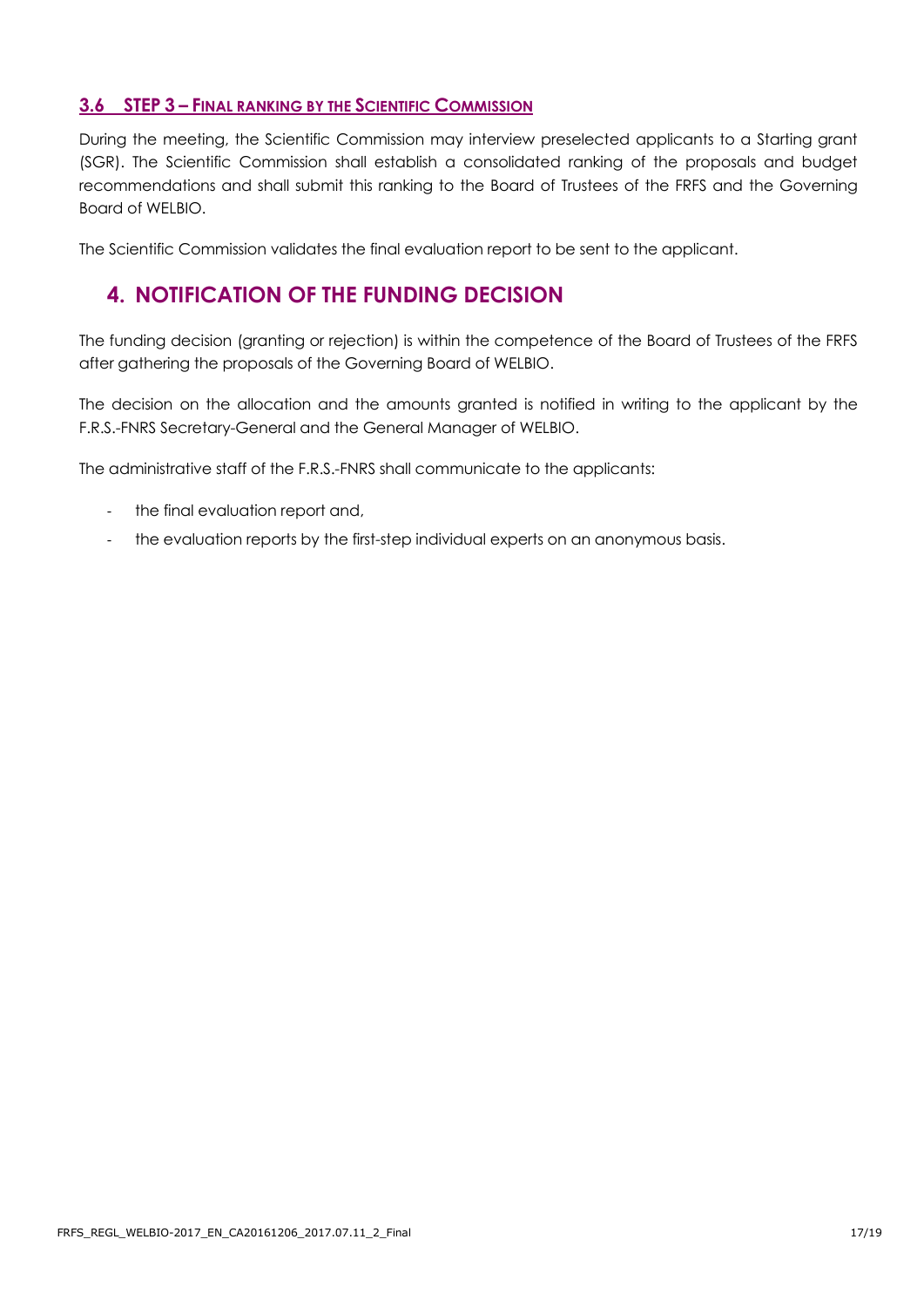| <b>EVALUATION CRITERIA</b>                |                                                                                                                                                                                                                                                                                                                                                                                                                                                                                                                                                                                                                                                                                                                                       |  |  |  |  |  |
|-------------------------------------------|---------------------------------------------------------------------------------------------------------------------------------------------------------------------------------------------------------------------------------------------------------------------------------------------------------------------------------------------------------------------------------------------------------------------------------------------------------------------------------------------------------------------------------------------------------------------------------------------------------------------------------------------------------------------------------------------------------------------------------------|--|--|--|--|--|
| <b>"FRFS-WELBIO" CALL FOR PROJECTS</b>    |                                                                                                                                                                                                                                                                                                                                                                                                                                                                                                                                                                                                                                                                                                                                       |  |  |  |  |  |
| <b>QUALITY OF THE</b><br><b>APPLICANT</b> | > Adequacy between the level of education and experience of the<br>applicant to carry out the project proposed.<br>> "Leadership" at global level.<br>> Productivity: number and quality of the publications considering<br>the size of the team and the grants already obtained.<br>Adequacy of the time that will be devoted by the applicant to the<br>project ("percent effort").<br>> For "junior" researchers holding a Ph.D. for 12 years maximum:<br>scientific independency of the applicant whose salary is<br>guaranteed independently of the project throughout its duration.<br>$\triangleright$ Other                                                                                                                   |  |  |  |  |  |
| <b>QUALITY OF THE PROJECT</b>             | Does the project address an important issue?<br>> Questions to consider:<br>Is the project properly planned?<br>$\bullet$<br>Is the project feasible?<br>$\bullet$<br>Is the project based on a hypothesis?<br>Is the experimental approach appropriate?<br>$\bullet$<br>Are the preliminary results on which the project is based quality<br>$\bullet$<br>results?<br>Is the presentation clear?<br>$\bullet$<br>If a "screening" approach is used, are the organisation and the<br>analysis of the results explained?<br>> Adequacy between the proposed budget and the objectives of<br>the project.<br>> Adequacy between the requested budget and the time devoted<br>by the applicant to the project.<br>$\triangleright$ Other |  |  |  |  |  |
| <b>FOCUS ON</b><br><b>VALORISATION</b>    | Scientific originality: does the project include new concepts or new<br>approaches? Are the objectives original and innovative? Does the<br>project question established paradigms?<br>> Technical originality, use of new technologies.<br>> Application potential of the results that could lead to the<br>development of:<br>• therapeutical<br>products: cell therapy, vaccines,<br>targets<br>identification,<br>· diagnoses: identification of biological markers, genetical,<br>• production processes,<br>• predictive models: in vivo, in vitro,<br>• other.<br>$\triangleright$ is the patent landscape sufficiently open considering the new<br>intellectual property that can be generated by the project?                |  |  |  |  |  |